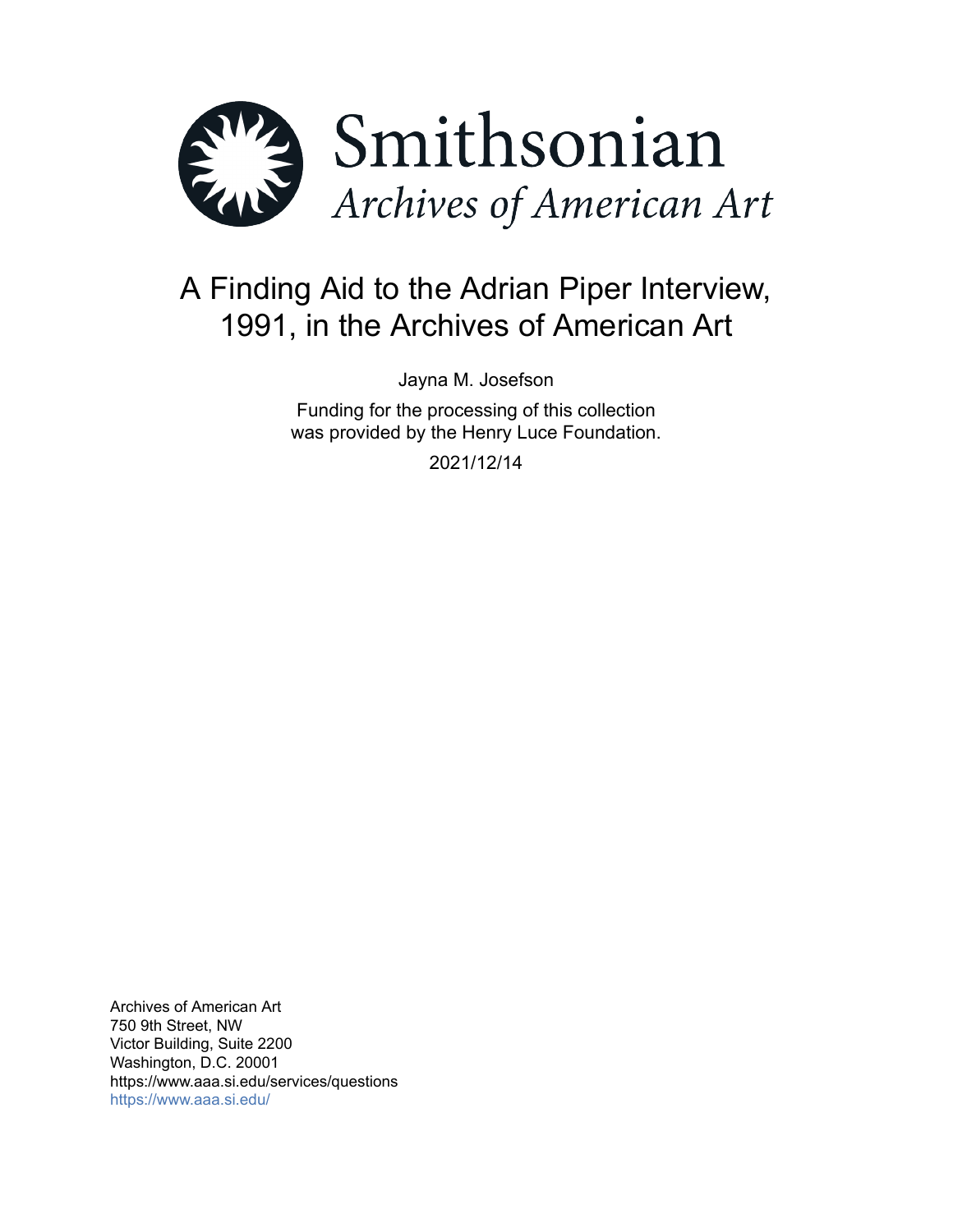## **Table of Contents**

<span id="page-1-0"></span>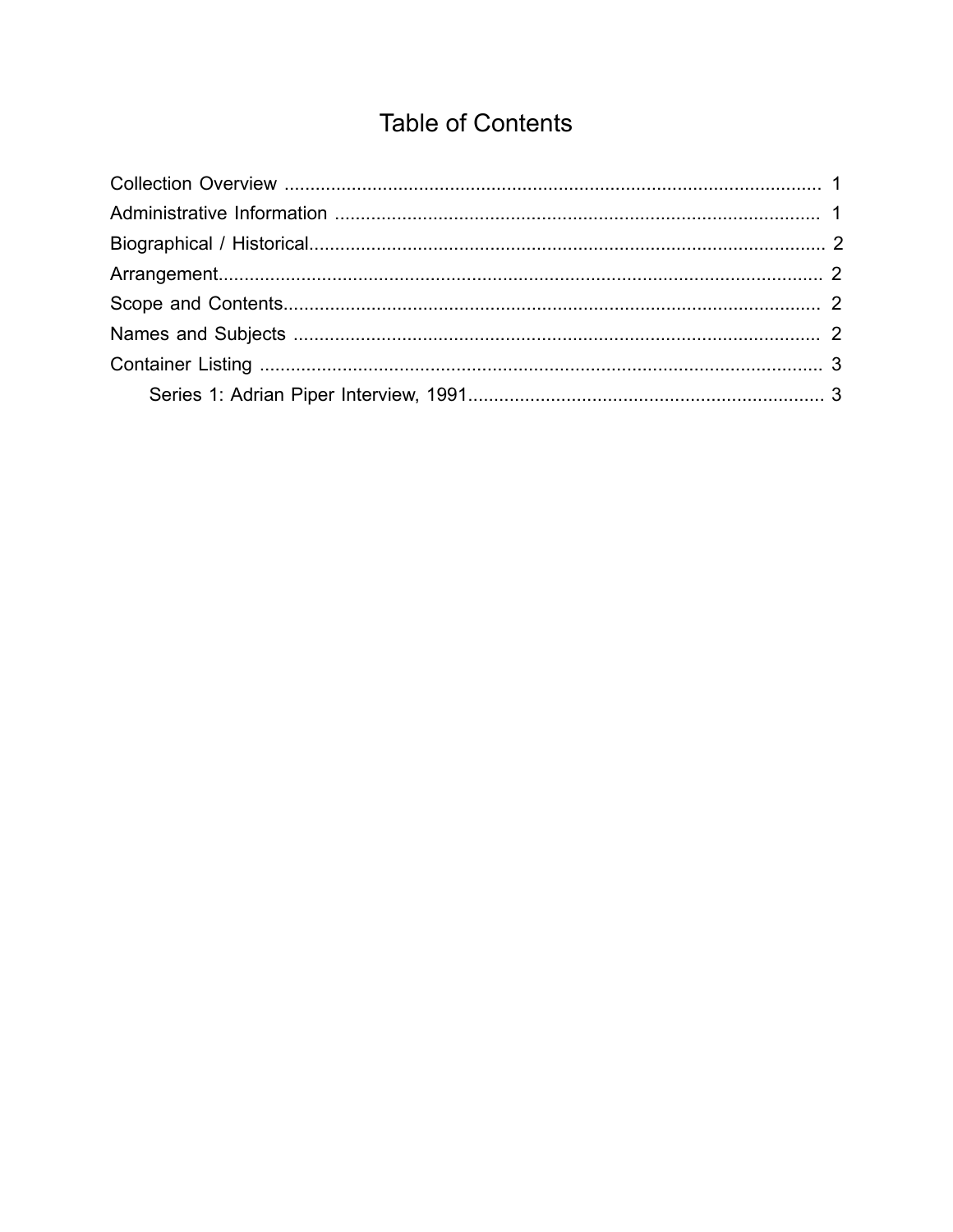## <span id="page-2-0"></span>**Collection Overview**

| <b>Repository:</b> | Archives of American Art                                                                                                                                                                                     |
|--------------------|--------------------------------------------------------------------------------------------------------------------------------------------------------------------------------------------------------------|
| Title:             | Adrian Piper interview                                                                                                                                                                                       |
| Date:              | 1991                                                                                                                                                                                                         |
| Identifier:        | AAA.withjose                                                                                                                                                                                                 |
| Creator:           | Withers, Josephine (Interviewer)<br>Piper, Adrian, 1948- (Interviewee)                                                                                                                                       |
| Extent:            | 15 Pages (Transcript)<br>1 Sound cassette                                                                                                                                                                    |
| Language:          | English.                                                                                                                                                                                                     |
| Summary:           | An interview of Adrian Piper conducted by Josephine Withers, 1991<br>[month and day unidentified]. Withers conducted the interview as part<br>of her research for an unpublished book Musing about the Muse. |

## <span id="page-2-1"></span>**Administrative Information**

#### Acquisition Information

Donated 2005 by Josephine Withers.

#### Processing Information

The collection was processed, and a finding aid prepared by Jayna Josefson in 2021.

#### Preferred Citation

Adrian Piper interview, 1991. Archives of American Art, Smithsonian Institution.

#### **Restrictions**

This collection is open for research. Access to original papers requires an appointment and is limited to the Archives' Washington, D.C. Research Center. Researchers interested in accessing audiovisual recordings in this collection must use access copies. Contact Reference Services for more information.

#### Conditions Governing Use

The Archives of American Art makes its archival collections available for non-commercial, educational and personal use unless restricted by copyright and/or donor restrictions, including but not limited to access and publication restrictions. AAA makes no representations concerning such rights and restrictions and it is the user's responsibility to determine whether rights or restrictions exist and to obtain any necessary permission to access, use, reproduce and publish the collections. Please refer to the Smithsonian's Terms of Use for additional information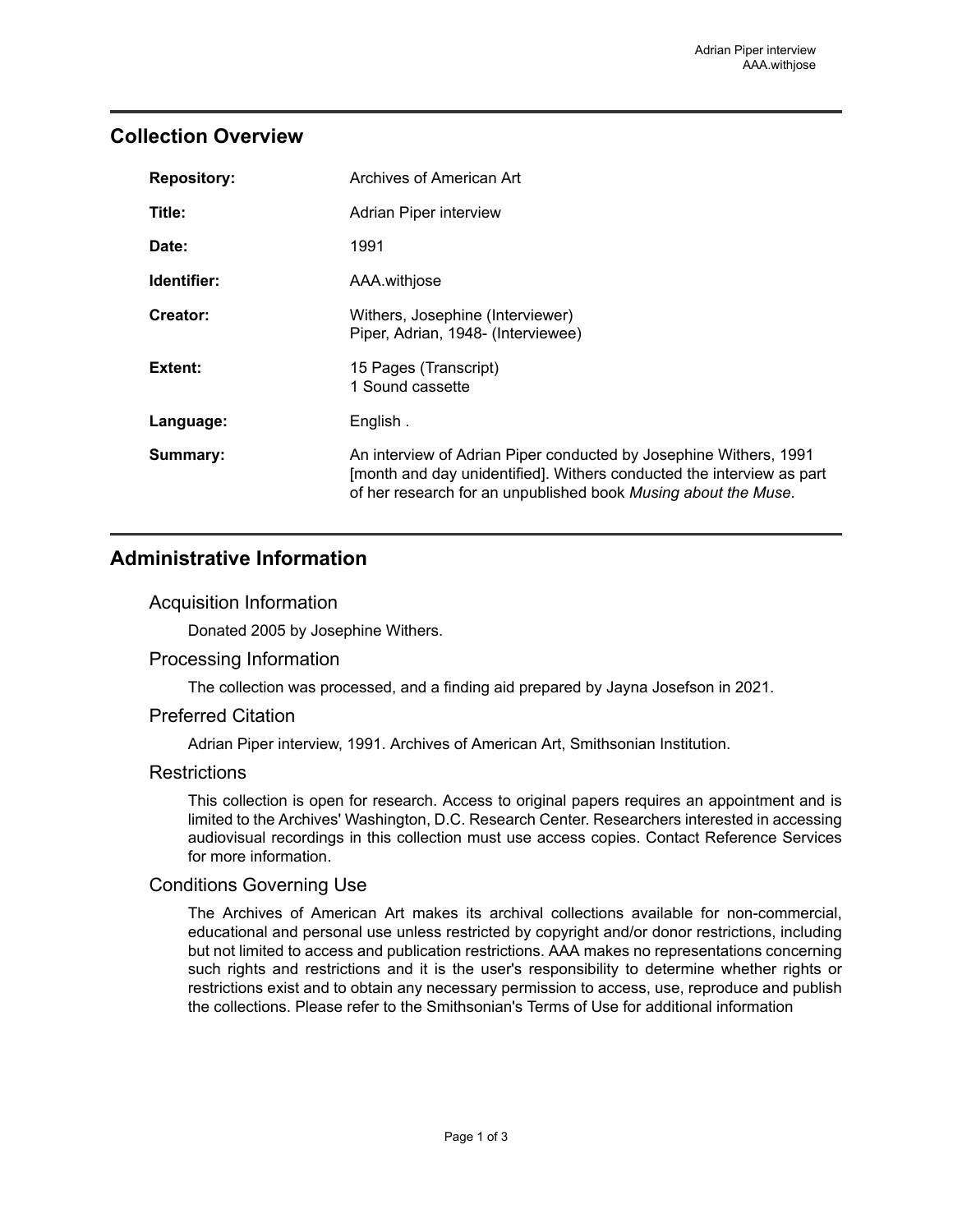## <span id="page-3-0"></span>**Biographical / Historical**

Josephine Withers (1938-) is an art historian and a professor emerita of art history at the University of Maryland, College Park. Adrian Piper (1948-) is a conceptual artist and philosopher. She taught philosophy at numerous institutions and was the first female African American philosophy professor to receive academic tenure in the United States. Piper moved to Berlin, Germany in 2005 where she now runs the Adrian Piper Research Archive (APRA).

## <span id="page-3-2"></span>**Scope and Contents**

An interview of Adrian Piper conducted by Josephine Withers, 1991 [month and day unidentified]. Withers conducted the interview as part of her research for an unpublished book *Musing about the Muse*.

## <span id="page-3-1"></span>**Arrangement**

Due to the small size of this collection the papers are arranged as one series.

### <span id="page-3-3"></span>Names and Subject Terms

This collection is indexed in the online catalog of the Smithsonian Institution under the following terms:

Subjects:

African American artists Women artists

Types of Materials:

Interviews Sound recordings

Occupations:

Art historians -- Maryland Conceptual artists